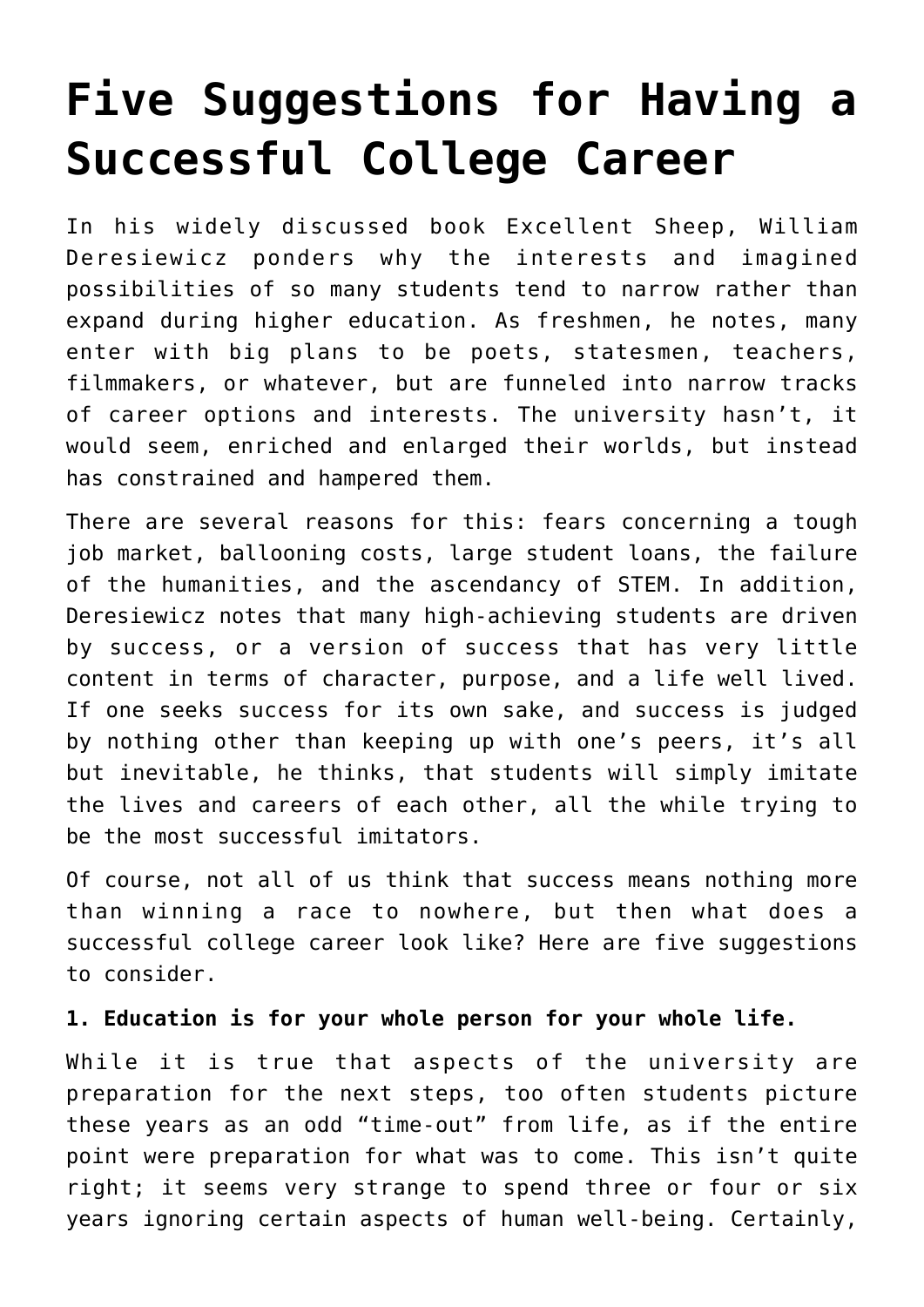the university years have an intense focus on study, but study and intellectual pursuit is not divorced from the life well spent at any stage, and it is a distortion to ignore the other human goods that constitute integral flourishing.

So, study, yes, and hard and well, but a life devoid of friendship, and virtue, and beauty, and religion, and health, and integrity is not a fully human life. A successful college career, thus, already incorporates the whole range of a good life even as it sets down the pathways for the future. But your future good, however different it may look in terms of circumstances and context from your current life, does not consist of some radically distinct version of human happiness. Build well now, for this already contributes to your happiness; it's not just for some distant future.

### **2. Read good books with good professors.**

You could take the easier class for the easy grade, or you could take the hard course with the difficult reading list with the demanding professor. Trust me, in twenty years, no one, not even you, will care about your GPA. But the books you read will form you now and remain with you then. Find the best professors, read the best books, study the most beautiful music and art, struggle with the first and most abiding questions. Don't waste your (quite) short time with things that are a waste of your time. If you graduate and can count Plato, Aristotle, Dante, Austen, Augustine, and Moses as your friends, and are a student of those professors who count those same people as their friends, you'll have succeeded.

#### **3. Form broad and deep patterns of relationship.**

As those "BFF" notes in your high school yearbook may remind you, you don't always remain best friends forever, but you can tell the content of your character by those you do continue to count as friends. Commit yourself to people, and not just people who enjoy the same pastimes and entertainments; form abiding relationships with people, including those with whom you disagree. So long as they are also committed to things